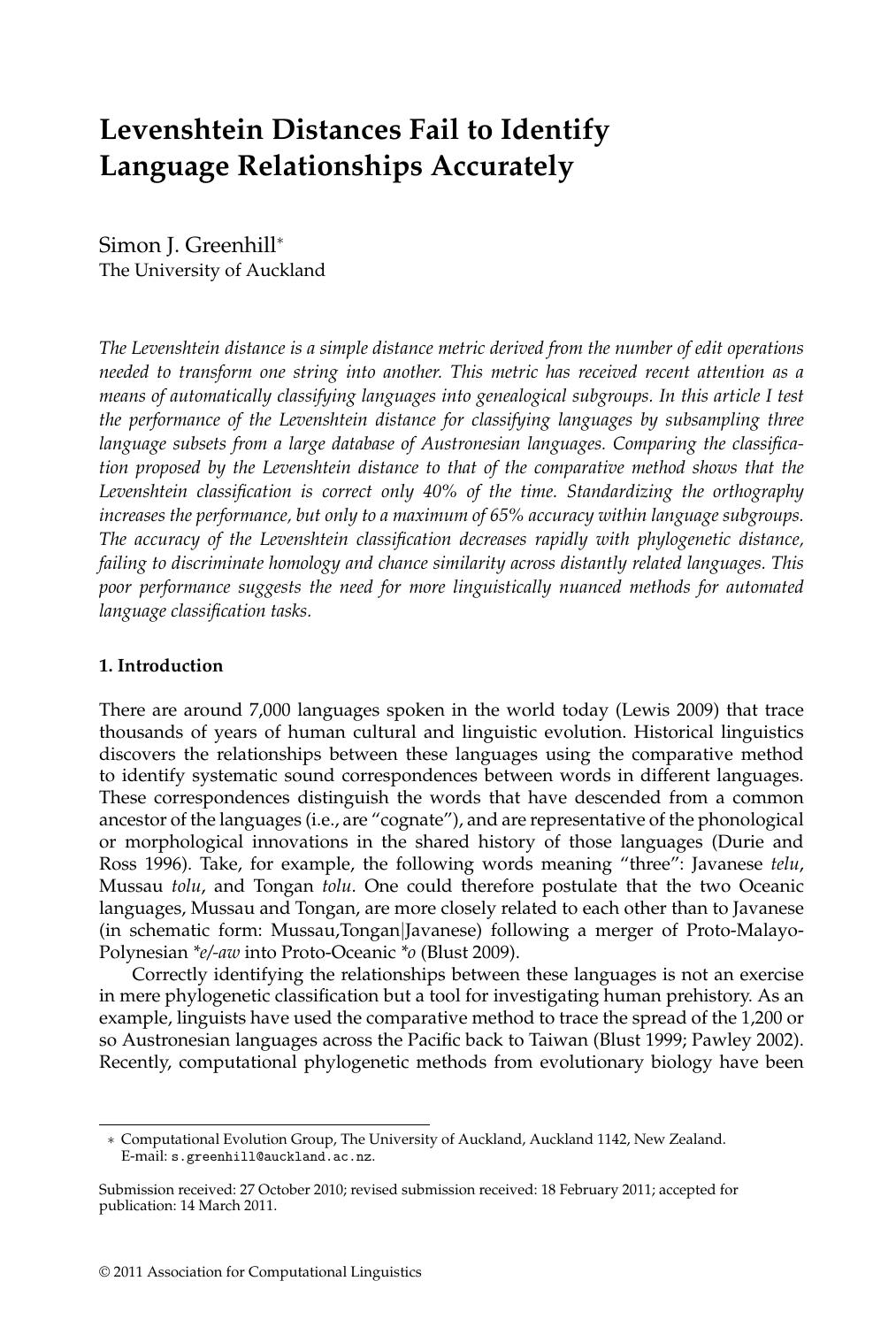applied to this lexical cognate data. For example, we tested different scenarios of Pacific settlement and found compelling support for an origin of the Austronesian language family in Taiwan around 5,200 years before present (Gray, Drummond, and Greenhill 2009). This combination of computational phylogenetic methods and linguistic data promises to be a powerful way of exploring human prehistory and linguistic and cultural evolution (Greenhill, Blust, and Gray 2008; Currie et al. 2010; Gray, Bryant, and Greenhill 2010).

Using the comparative method to identify phylogeny requires a lot of lexical data, detailed knowledge about phonology (in general, and in the languages in question), and a lot of time (Durie and Ross 1996), however. It has recently been suggested that the Levenshtein distance can be used to subgroup languages without the intensive time requirement of the comparative method (Brown et al. 2007) or the potential subjectivity involved in identifying sound correspondences (Serva and Petroni 2008). The Levenshtein distance (Levenshtein 1966) is a string comparison metric that counts the number of edit operations (replacements, insertions, and deletions) required to transform one string into another (Kruskal 1983). For example, the Levenshtein distance between the Mussau and Tongan cognate words *tolu* is 0, and the difference between *tolu* and Javanese *telu* is 1 (a replacement of the  $/e$  / with  $/o$ ). This is usually normalized by dividing by the length of the longest word (Brown et al. 2007; Serva and Petroni 2008), so the distance between *tolu/telu* is 0.25.

This Levenshtein classification has recently been applied to the Indo-European (Serva and Petroni 2008; Tria et al. 2010), Austronesian (Petroni and Serva 2008), Turkic (van der Ark et al. 2007), Indo-Iranian (van der Ark et al. 2007), Mayan, Mixe-Zoque, Otomanguean, Huitotoan-Ocaina, Tacanan, Chocoan, Muskogean, and Austro-Asiatic language families (Brown et al. 2007; Holman et al. 2008; Bakker et al. 2009). The results of Levenshtein classification have even been used to explore broader questions such as the relationship between population size and the rates of language evolution (Wichmann and Holman 2009), the dates of human population expansions (Serva and Petroni 2008; Wichmann and Holman 2009; Wichmann et al. 2010), whether languages arise and go extinct at a constant rate (Holman 2010), and to triangulate the homelands of language families (Wichmann, Müller, and Velupillai 2010).

Proponents of Levenshtein classification have claimed that the results are very similar to that of the comparative method. However, to date there has been no rigorous attempt to quantify the performance of the Levenshtein distance at classifying languages. For example, Petroni and Serva (2008) use the Levenshtein distance to classify 50 Austronesian languages, and claim that their obtained language phylogeny is "similar" to the results of the comparative method. However, close inspection of their classification reveals some puzzling incongruities. Their tree correctly places the Atayalic subgroup of the Formosan languages at the base of the tree (Blust 1999), but the next subgrouping on the tree is the large Oceanic subgroup before the rest of the Formosan languages are encountered. According to the comparative method, the Austronesian language family has a highly rake-like structure, and the Oceanic subgroup should be nested within Central-Eastern Malayo-Polynesian and Eastern Malayo-Polynesian (Blust 1993, 2009; Gray, Drummond, and Greenhill 2009). Instead, the Levenshtein classification looks more like the results from a lexicostatistical analysis (Swadesh 1952; Embleton 1985), which incorrectly inferred the base of the Austronesian phylogeny to be in Near Oceania (Dyen 1965). This alternative tree topology has been largely discounted as a methodological error due to an inability of the lexicostatistical methodology to handle differences in the rates of lexical change (Bergsland and Vogt 1962; Blust 2000; Greenhill and Gray 2009).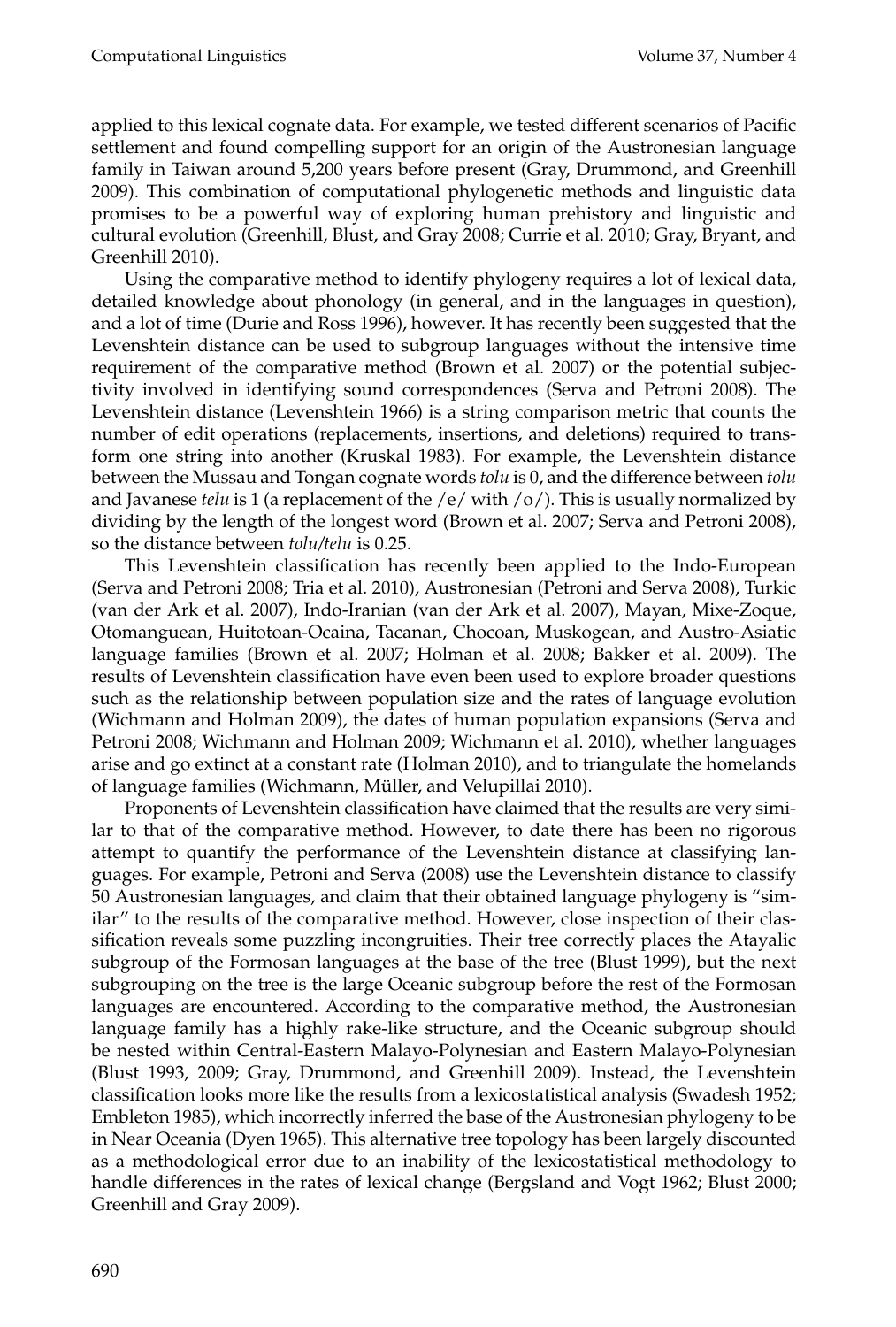The incongruities between the Levenshtein classification and the comparative method demonstrates the need for a quantitative evaluation of the accuracy of the Levenshtein distance for genealogically subgrouping languages. The large Austronesian language family is a good test case for evaluating the accuracy of comparative methods (Greenhill and Gray 2009; Greenhill, Drummond, and Gray 2010). First, the major subgroups of the Austronesian language family are well established (Dempwolff 1934, 1937, 1938; Grace 1959; Pawley 1972; Dahl 1973; Blust 1978, 1991, 1993, 1999, 2009; Ross 1988; Ross and Næss 2007). Second, most subgroups in the Austronesian family can be identified from the basic vocabulary commonly used for Levenshtein classification (Greenhill, Drummond, and Gray 2010). Third, there is a large-scale database of Austronesian vocabulary available for such a test: the Austronesian Basic Vocabulary Database (Greenhill, Blust, and Gray 2008). In this article, I attempt to evaluate the accuracy of the Levenshtein classification method for identifying genealogical subgroups.

## **2. Method**

The Austronesian Basic Vocabulary Database (ABVD) (Greenhill, Blust, and Gray 2008) is a large collection of basic vocabulary word lists from over 650 Austronesian languages. Each word list comprises 210 items such as words for body parts, kinship terms, colors, numbers, verbs, nouns, and so forth. These items are thought to be highly stable over time and resistant to being borrowed between languages (Swadesh 1952). From this database I extracted the word lists for 473 languages that belonged to the Austronesian language family and were not reconstructed proto-languages.

To compare the performance of the Levenshtein classification to the traditional subgroupings I subsampled triplets of languages from these data 10,000 times. The correct classification of triplets is the simplest possible subgrouping task, with only four possible subgroupings: language A is more similar to language B than  $C(A,B|C)$ , A is closer to C (A,C|B), B is closer to C (B,C|A), and no language is closer to the other (A,B,C). Restricting the comparison to triplets has the advantage of not requiring a tree construction algorithm to infer the topology, and hence avoids adding uncertainty caused by the phylogenetic reconstruction process (Susko, Inagaki, and Roger 2004).

For each language triplet I obtained the expected linguistic subgrouping from the Ethnologue database (Lewis 2009). The Ethnologue is the primary catalogue of language information about the world's languages. Each language has a classification string associated with it that categorizes the language into a nested set of subgroups that are derived from primary historical linguistic research. It could be argued that the Ethnologue classification lags behind linguistic research (Campbell and Grondona 2008). However, the deeper structure of the Austronesian language family has been well established for a long time (Dempwolff 1934, 1937, 1938; Grace 1959; Pawley 1972; Dahl 1973; Blust 1978, 1991, 1993, 1999, 2009; Ross 1988), and the recent release of the Ethnologue has updated the classification to match even quite newly identified language subgroups like Temotu (Ross and Næss 2007).

The normalized Levenshtein distance between each language pair in the threelanguage sample was calculated as follows. In each of the 210 words in the ABVD word lists, one entry was selected for each language. Where the ABVD had multiple entries for a word in a language one of the entries was sampled at random. The Levenshtein distance was then calculated for each pair of words (word 1 in language A vs. word 1 in language B; word 2 in language A vs. word 2 in language B; etc.), and normalized by dividing by the length of the longer word (Brown et al. 2007; Holman et al. 2008; Serva and Petroni 2008). When one of the language pairs had no entries for a given word the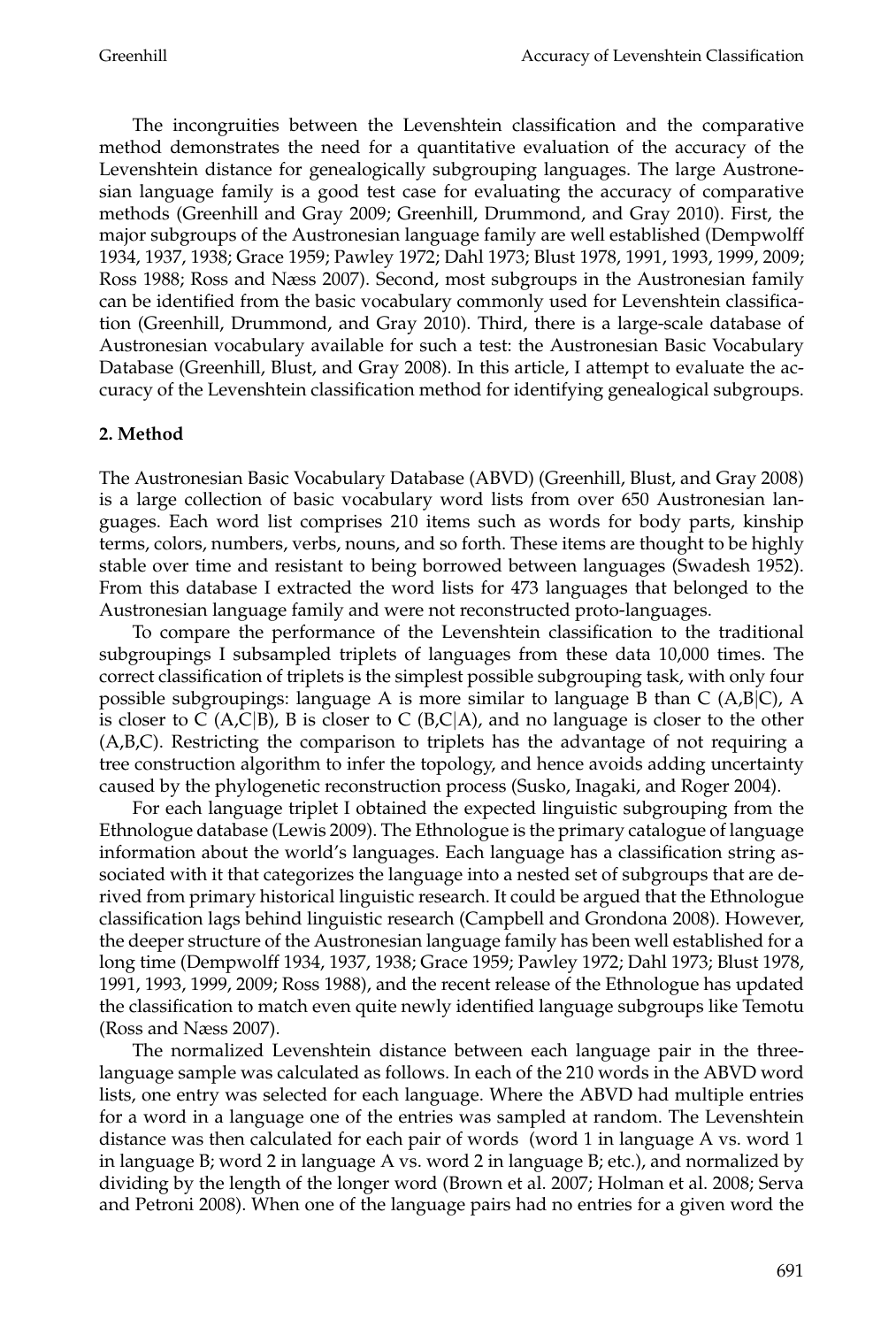word pair was ignored. The average normalized Levenshtein distance for all 210 words between each pair of languages in the three-language sample was taken as a measure of relatedness between the language pairs. These averaged distances were then used to select the most appropriate of the four possible subgroupings (e.g., A,B|C, or A,C|B or B,C|A or A,B,C). The subgrouping estimated from the Levenshtein distances was then evaluated as correct when it matched the subgrouping obtained from the Ethnologue.

A potential problem with this large-scale comparison is that the language data in the ABVD have varying orthographies. These differences in orthographies might play a crucial role in the accuracy of the Levenshtein distance to correctly infer language relationships. The ABVD contains word lists from many different sources of data, but there are some subsets that contain consistent orthography. To assess the effect of orthography on the Levenshtein distance comparison, I repeated the given procedure while sampling from three different subsets of languages. The first of these subsets is composed of word lists for 121 languages across the Austronesian region obtained from the linguist Robert Blust (Blust 2000, 2009), and these are transcribed in Blust's standard orthography. In contrast, the second two subsets are composed of detailed language surveys of 91 languages from the Solomon Islands described in Tryon and Hackman (1983), and 45 Philippines languages described in Reid (1971).

# **3. Results**

The average Levenshtein distance between each sampled pair of languages in the full 473-language sample was 0.847 (s.d., 0.063). In the Blust language subsample the average Levenshtein distance was 0.846 (s.d., 0.047). The average distance for the Tryon and Hackman (1983) and Reid (1971) languages was 0.772 (s.d., 0.120) and 0.771 (s.d., 0.121), respectively. Cronbach's alpha (Nerbonne and Heeringa 2009) calculated on all inter-item distances between 1,000 random language pairs showed an alpha of 0.99, suggesting that the signal measured by the Levenshtein distance was consistent.

The ability of the Levenshtein distance to identify the correct subgrouping from the three possible combinations was low. In the full 473-language subsample the Levenshtein distance correctly identified 41.3% of the subgroupings. In the Blust language subsample the accuracy was 36.9%. In the Tryon and Hackman (1983) and Reid (1971) languages, the accuracy was higher at 65.8% and 64.3%, respectively.

It may be unfair to penalize the Levenshtein classification for resolving a subgroup that Ethnologue did not. Discarding the comparisons when the expected classification was unresolved (A,B,C) increased the accuracy marginally: 47.8% Full data set, 44.7% Blust, 77.0% Tryon and Hackman (1983), and 76.8% Reid (1971).

# **4. Discussion**

The performance of the Levenshtein distance at classifying the Austronesian languages using basic vocabulary data was poor, with the correct subgroup chosen only 41.3% of the time. The more standardized orthography in the Solomon Islands and Philippines language subsets increased the accuracy of the classification to around 65%. This was not the case for the Blust subsample, however, which scored the lowest accuracy of 36.90%. The relatively poor performance on the Blust subsample when compared to the Solomons and Philippines samples suggests that further standardization might not increase accuracy. The Blust languages are sampled right across the range of Austronesian languages. In contrast, the other subsets are sampled from distinct regions and contain languages within a restricted set of subfamilies (e.g., Temotu, Meso-Melanesian, and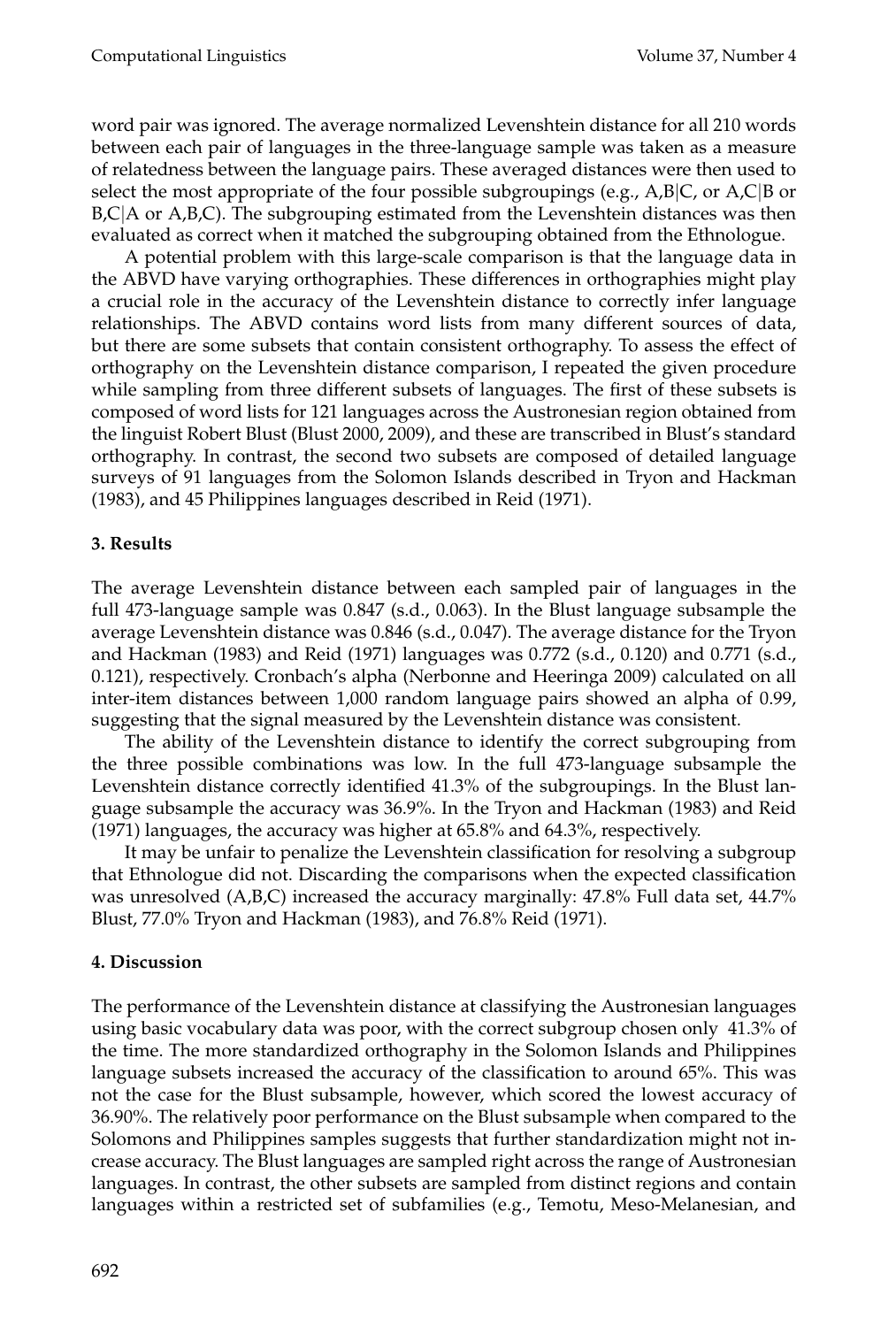South-East Solomonic for the Solomon Islands subset; and Greater-Central Philippines and North Luzon for the Philippines subset).

The major limiting factor for classification accuracy using the Levenshtein distance appears to be phylogenetic distance: how closely the languages are related. Figure 1 plots the average number of Ethnologue classification nodes in each three-language subset (Treelength) against the proportion of correct Levenshtein classifications for the two language subsets spanning the largest range of subgroups (the Full data set, and the Blust subsample). This figure shows that as the phylogenetic distance between languages increases, the Levenshtein distance is less accurate at choosing the correct classification. This finding is concordant with studies that have applied the Levenshtein distance to dialect-level data and have generally shown strong congruence between the subgroupings estimated by traditional dialectology methods and the Levenshtein distance (Kessler 1995; Gooskens and Heeringa 2004; Heeringa et al. 2006; Nerbonne and Heeringa 2009). Interestingly, Figure 1 hints at an increase in accuracy with very large phylogenetic distances, perhaps suggesting a potential role for the Levenshtein distance for discriminating between different language families (van der Ark et al. 2007).



Phylogenetic Distance (Number of Classification Nodes Subtended)

### **Figure 1**

Scatter plot showing the accuracy of the Levenshtein classification approach as a function of phylogenetic distance. Phylogenetic distance is measured by the average number of Ethnologue classification nodes subtended by each language triplet. The points are drawn from the two language subsets spanning the largest range of subgroups (the full data set and the Blust subsample) with LOESS curves of best fit (Full data set: triangles, dotted line; Blust data set: circles, line).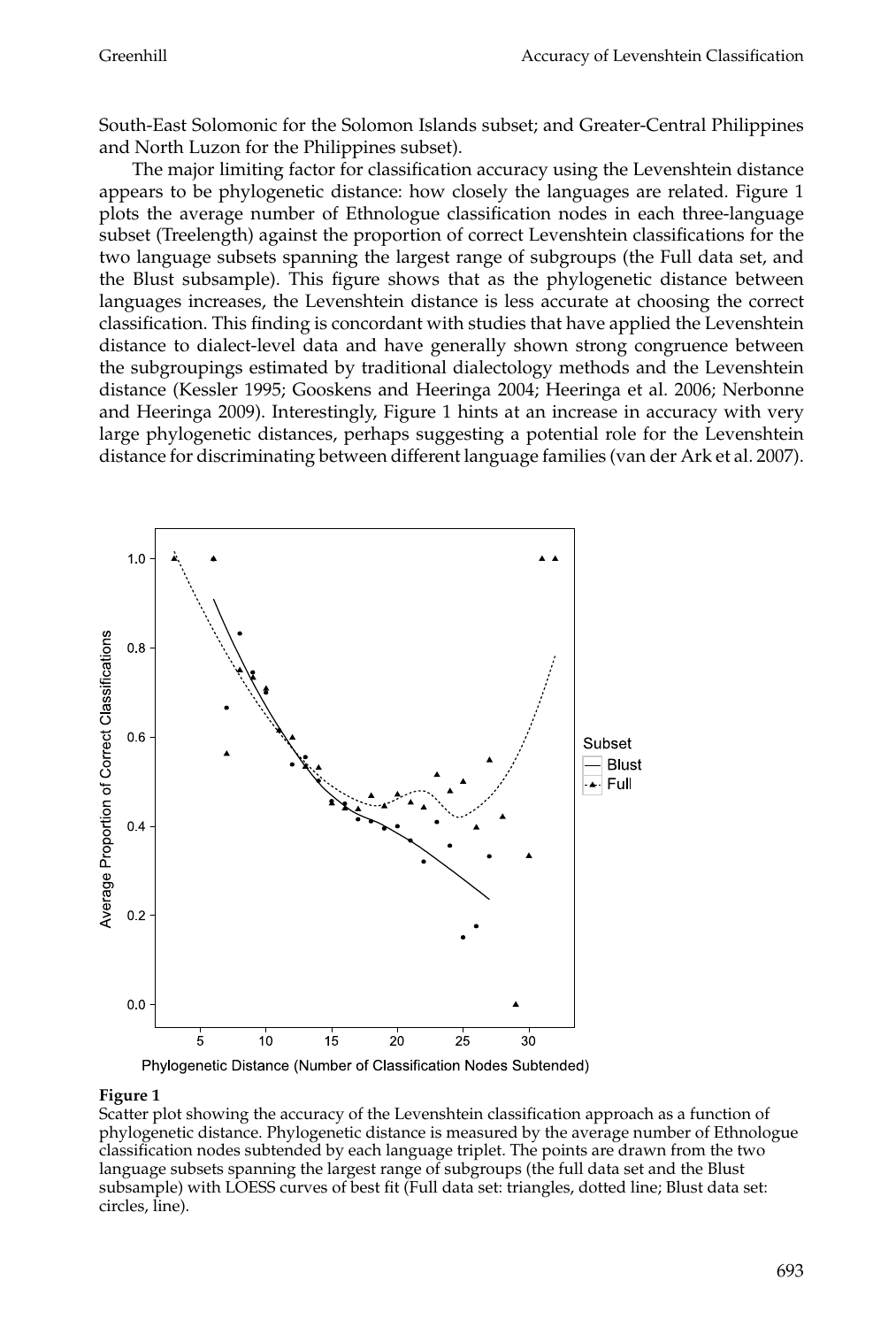Why is the accuracy of the Levenshtein method so low? The major cause of this poor performance is that the Levenshtein distance is linguistically naive in at least four ways. First, the Levenshtein distance blurs the distinction between cognate and noncognate words. Dialect studies generally explore the change within a cognate set where the Levenshtein distance between entries is generally one or two character changes. In contrast, when classifying languages, the metric conflates two different processes: change within a cognate set and change between cognate sets. The distance between two cognate words (e.g., *tolu* and *telu*) is small (0.25), however, calculating the distance between two different cognate sets *tolu* and (for example) Marovo *hike* gives a maximally different string comparison. When words are very different, then the Levenshtein distance is more likely to reflect chance similarity.

Second, the Levenshtein distance identifies the surface similarity between words. Historical linguistics is skeptical about surface similarity for geneaological classification (Ringe 1992; Durie and Ross 1996), however, as surface similarity could reflect borrowing, sound symbolism, onomatopoeia, nursery forms, or chance instead of phylogenetic relationships (Campbell and Poser 2008).

Third, processes like metathesis, reduplication, and fossilization of affixes can involve multiple character differences but only occur as one change. For example, Malay *takut* 'to fear' is cognate with Proto-Malayo-Polynesian *\*ma-takut* 'fearful, afraid' (Blust 2009). The \*ma- is a stative prefix that has a tendency to become fossilized (Blust 2009). Rather than a single change, the Levenshtein distance would represent this as two or three insertions/deletions. The third issue is that, under the Levenshtein, all phonological changes are equally likely and occur at the same rates. In reality, some changes occur very rarely whereas others occur frequently and repeatedly (e.g. /t/ to /k/ is thought to have occurred independently at least 20 times within Austronesian [Blust 2004]). In a good model, these frequent changes should have lower penalties than other changes that are more unlikely.

A final cause of this poor classification performance is a result of subgrouping languages according to an overall distance metric. Intuitively, clustering according to minimal distance makes sense, although this has two consequences. First, distance metrics ignore the distinction between forms that are common retentions from an ancestral language, and the forms that are shared innovations in a set of languages. This distinction—a "fundamental tenant of the comparative method" (Blust 2000, page 314)—is critical for correct subgrouping (Brugmann 1884; Hennig 1966; Blust 2000; Greenhill and Gray 2009). Second, distance metrics remove a large proportion of the signal in the data and better classification performance is achieved when raw data are used (Steel, Hendy, and Penny 1988). By using a distance-based subgrouping method the Levenshtein is susceptible to exactly the same problems that classical lexicostatistics faced (Swadesh 1952). In particular, there is a very high vulnerability to variation in retention rates (Bergsland and Vogt 1962; Blust 2000; Greenhill and Gray 2009). Dyen (1965) applied lexicostatistics to the Austronesian language family and interpreted the results as indicating an origin in Melanesia, possibly in the Bismarck Archipelago north of New Guinea. This contradicts sharply with the view from historical linguistics which suggests Taiwan as the homeland (Blust 1999; Gray, Drummond, and Greenhill 2009). Blust (2000) has demonstrated that retention rates in Malayo-Polynesian languages range from 5% to 60% over the last 4,000 years or so. The languages which have had more replacement in basic vocabulary are predominantly those of Melanesia, where there has been much contact-induced change as incoming Austronesian languages encountered non-Austronesian languages (Ross 1996). Subgrouping the languages with lower similarities placed these Melanesian languages at the base of the tree, and led to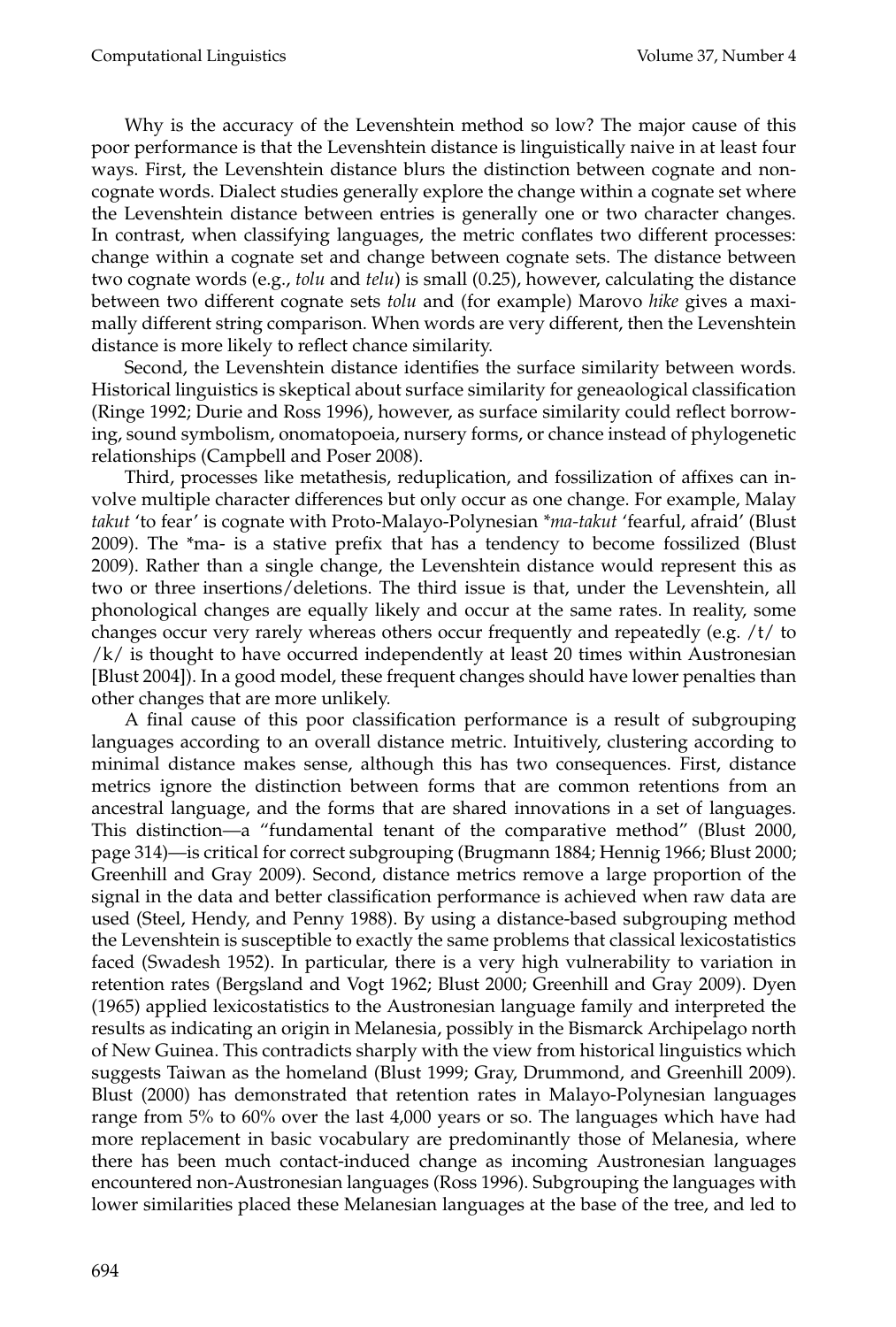the incorrect inference of a Melanesian homeland (Blust 2000; Greenhill and Gray 2009). A Levenshtein-derived classification of the Austronesian languages (Petroni and Serva 2008) makes an identical mistake, suggesting that this approach is just as adversely affected by variations in retention rate. It is therefore crucial to use methods that can use all the cognate data, and account for variation in rates of lexical change over time like Bayesian phylogenetic methods (Greenhill and Gray 2009).

Using the Levenshtein distance to automatically classify languages has many attractions. These results indicate that better methods and approaches need to be explored, however. One approach would be to make a less linguistically naive distance. For example, the algorithm could be altered to allow larger changes such as metathesis and reduplication. Or the transposition weights could be modified to make transitions between common sound changes less penalized. These weights could be adjusted using evidence from historical linguistics (Blevins 2004), or using a more general acoustic distance measure (Mielke 2005). One step towards a more nuanced distance has been taken by Wieling, Prokić, and Nerbonne (2009), who modified the Levenshtein distance to handle increased rates of metathesis in Bulgarian dialects and found a small increase in performance on a string alignment task. A further modification using a Pointwise Mutual Information method to learn the weights of phonetic transitions performed better and had fewer errors than the modified Levenshtein.

Regardless of potential improvements, using a static metric like the Levenshtein is still problematic. Processes like metathesis and reduplication are not necessarily common in other languages or language families, and common sound changes are not only phonetically constrained but are also constrained by the sounds already occurring in a language. A superior approach would be to use an adaptive algorithm to learn the transition weights from the data before classifying the languages using methods like naive Bayesian classifiers (Dunning 1994; Ellison 2007), dynamic Bayesian networks (Kondrak and Sherif 2006), or stochastic transducers (Ristad and Yianilos 1998). A recent technique uses a probabilistic model of phonological change trained on a corpus of data with an expectation-maximization algorithm to infer protoforms directly based on a phylogeny (Bouchard-Côté et al. 2008; Bouchard-Côté, Griffiths, and Klein 2009). Given these new methods which promise substantial increases in performance, and the large collection of established cognate data contained in databases like the ABVD that can be used to train these algorithms, there is no reason to continue using the Levenshtein distance to classify languages.

#### **Acknowledgments**

I thank Quentin Atkinson, Russell Gray, Robert Ross, Annik van Toledo, and four anonymous reviewers for discussion and suggestions. Funding was provided by a Royal Society of New Zealand Marsden grant (no. UOA0709).

#### **References**

- Bakker, D., A. Müller, V. Velupillai, S. Wichmann, C. H. Brown, P. Brown, D. Egorov, R. Mailhammer, A. Grant, and E. W. Holman. 2009. Adding typology to lexicostatistics: a combined approach to language classification. *Linguistic Typology*, 13:167–179.
- Bergsland, K. and H. Vogt. 1962. On the validity of glottochronology. *Current*
- *Anthropology*, 3(2):115–153. Blevins, J. 2004. *Evolutionary Phonology: The Emergence of Sound Patterns*. Cambridge University Press, Cambridge.
- Blust, R. 1991. The greater central Philippines hypothesis. *Oceanic Linguistics*, 30:73–129.
- Blust, R. 1993. Central and Central-Eastern Malayo-Polynesian. *Oceanic Linguistics*, 32:241–293.
- Blust, R. 1999. Subgrouping, circularity and extinction: Some issues in Austronesian comparative linguistics. In E. Zeitoun and P. J-K. Li, editors, *Selected Papers from the Eighth International Conference on Austronesian Linguistics*. Symposium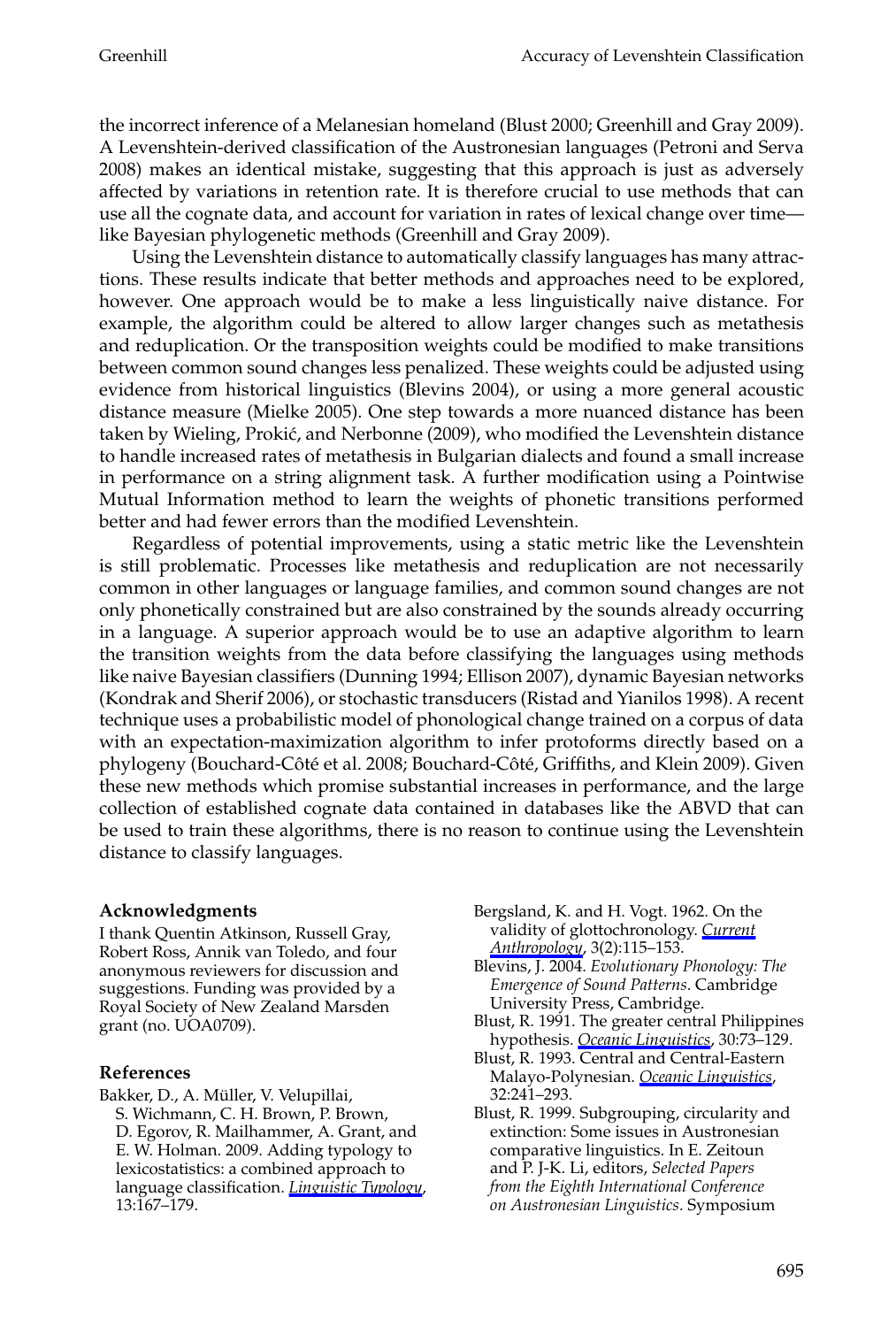### Computational Linguistics Volume 37, Number 4

Series of the Institute of Linguistics, Academia Sinica, Taipei, Taiwan, pages 31–94.

Blust, R. 2000. Why lexicostatistics doesn't work: The 'universal constant' hypothesis and the Austronesian languages. In C. Renfrew, A. McMahon, and L. Trask, editors, *Time Depth in Historical Linguistics*. McDonald Institute for Archaeological Research, Cambridge, chapter 13, pages 311–331.

Blust, R. 2004. \*t to k: An Austronesian sound change revisited. *Oceanic Linguistics*, 43:365–410.

- Blust, R. 2009. *The Austronesian Languages*. Pacific Linguistics, Canberra.
- Blust, R. A. 1978. Eastern Malayo-Polynesian: A subgrouping argument. In *Second International Conference on Austronesian Linguistics: Proceedings*, pages 181–234, Canberra.
- Bouchard-Côté, A., T. L. Griffiths, and D. Klein. 2009. Improved reconstruction of protolanguage word forms. In *Proceedings of Human Language Technologies*, pages 65–73, Boulder, CO.
- Bouchard-Côté, A., P. Liang, T. L. Griffiths, and D. Klein. 2008. A probabilistic approach to language change. *Advances in Neural Information Processing Systems*, 20:1–8.
- Brown, C. H., E. W. Holman, S. Wichmann, and V. Velupillai. 2007. Automated classification of the World's languages: A description of the method and preliminary results. *STUF-Language Typology and Universals*, 61:285–308.

Brugmann, K. 1884. Zur Frage nach den Verwandtschaftsverhaltnissen der ¨ Indogermanischen Sprachen. *Internationale* Zeitschrift für allgemeine Sprachewissenschaft, 1:226–256.

Campbell, L. and V. Grondona. 2008. Ethnologue: Languages of the world. review. *Language*, 84:636–641.

Campbell, L. and B. Poser. 2008. *Historical Linguistics: History and Method*. Cambridge University Press, Cambridge.

Currie, T. E., S. J. Greenhill, R. D. Gray, T. Hasegawa, and R. Mace. 2010. Rise and fall of political complexity in island south-east Asia and the Pacific. *Nature*, 467(7317):801–804.

Dahl, O. C. 1973. *Proto-Austronesian*. Scandinavian Institute of Asian Studies, Monograph Series No. 1, Lund.

Dempwolff, O. 1934. Vergleichende lautlehre des austronesischen wortschatzes. 1. induktiver aufbau einer indonesischen ursprache. *Zeitschrift f ¨ur Eingeborenen-Sprachen*, 15.

Dempwolff, O. 1937. Vergleichende lautlehre des austronesischen wortschatzes. 2. deductive anwendung des urindonesischen auf austronesische einzelsprachen. Zeitschrift für *Eingeborenen-Sprachen*, 17.

Dempwolff, O. 1938. Vergleichende lautlehre des austronesischen wortschatzes. 3. austronesisches wörterverzeichnis. *Zeitschrift f ¨ur Eingeborenen-Sprachen*, 19.

- Dunning, T. 1994. Statistical identification of language. Technical report MCCS 94-273, Computing Research Laboratory, Las Cruces, NM.
- Durie, M. and M. D. Ross. 1996. *The Comparative Method Reviewed: Regularity and Irregularity in Language Change*. Oxford University Press, Oxford.
- Dyen, I. 1965. *A Lexicostatistical Classification of the Austronesian Languages*. Waverly Press, Inc, Baltimore, MD.
- Ellison, T. M. 2007. Bayesian identification of cognates and correspondences. In *Proceedings of Ninth Meeting of the ACL Special Interest Group in Computational Morphology and Phonology*, SigMorPhon '07, pages 15–22, Stroudsburg, PA.
- Embleton, S. M. 1985. *Statistics in Historical Linguistics*. Studienverlag Brockmeyer, Bochum.
- Gooskens, C. and W. Heeringa. 2004. Perceptive evaluation of Levenshtein dialect distance measurements using Norwegian dialect data. *Language Variation and Change*, 16:189–207.

Grace, G. W. 1959. *The Position of the Polynesian Languages within the Austronesian (Malayo-Polynesian) Language Family*. (Indiana University Publications in Anthropology and Linguistics) Waverly Press, Baltimore, MD.

- Gray, R. D., D. Bryant, and S. J. Greenhill. 2010. On the shape and fabric of human history. *Philosophical Transactions of the Royal Society, B*, 365:3923–39233.
- Gray, R. D., A. J. Drummond, and S. J. Greenhill. 2009. Language phylogenies reveal expansion pulses and pauses in Pacific settlement. *Science*, 323(5913):479–483.
- Greenhill, S. J., R. Blust, and R. D. Gray. 2008. The Austronesian Basic Vocabulary Database: From bioinformatics to lexomics. *Evolutionary Bioinformatics*, 4:271–283.

Greenhill, S. J., A. J. Drummond, and R. D. Gray. 2010. How accurate and robust are the phylogenetic estimates of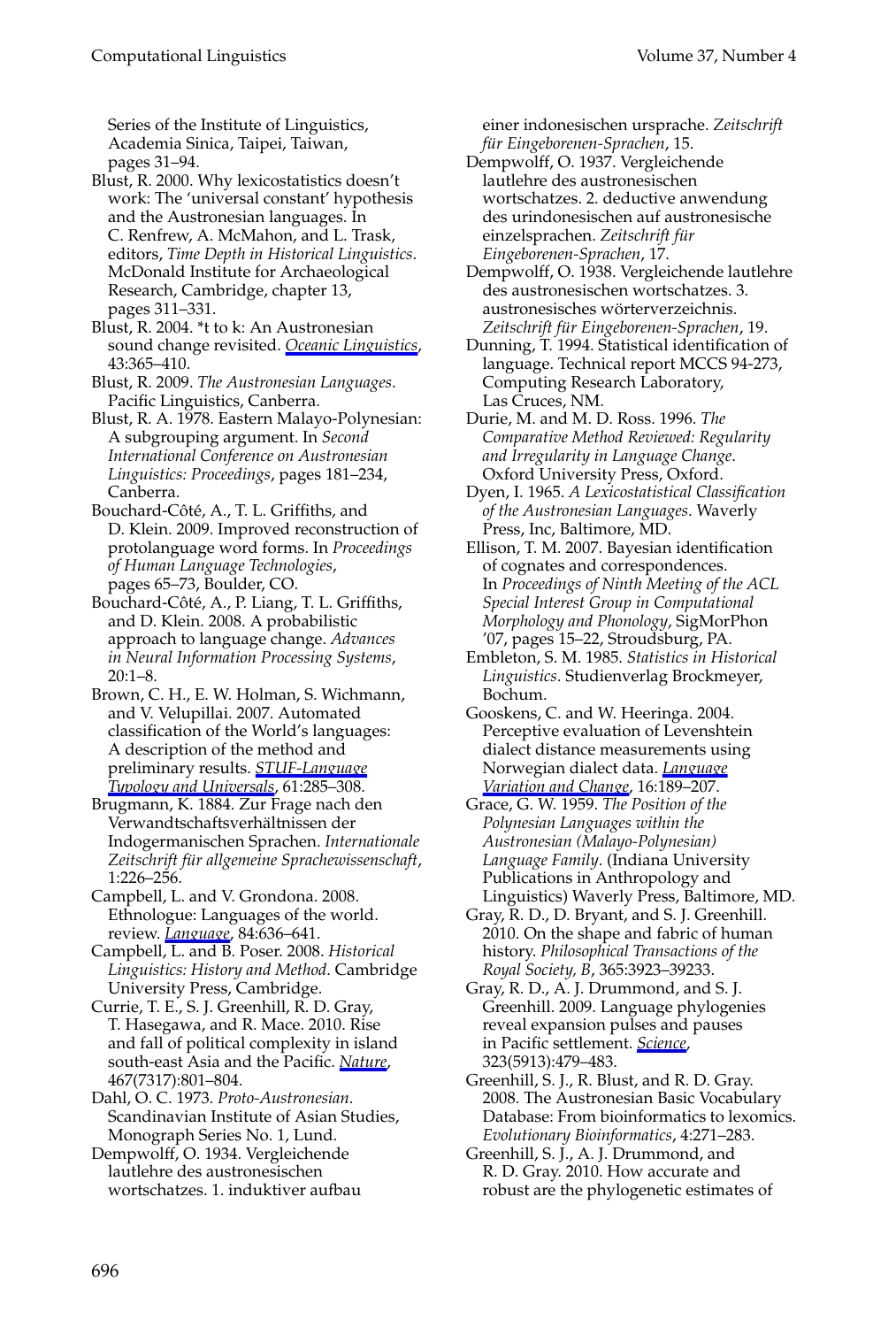Austronesian language relationships? *PLoS One*, 5(3):e9573.

Greenhill, S. J. and R. D. Gray. 2009. Austronesian language phylogenies: Myths and misconceptions about Bayesian computational methods. In K. A. Adelaar and A. Pawley, editors, *Austronesian Historical Linguistics and Culture History: A Festschrift for Robert Blust*. Pacific Linguistics, Canberra, pages 375–397.

Heeringa, W., P. C. J. Kleiweg, C. Gooskens, and J. Nerbonne. 2006. Evaluation of string distance algorithms for dialectology. In *Proceedings of the Workshop on Linguistic Distances*, pages 51–62, Sydney.

Hennig, W. 1966. *Phylogenetic Systematics*. University of Illinois Press, Urbana. Translation by D. Davis and R. Zangerl.

Holman, E. W. 2010. Do languages originate and become extinct at constant rates? *Diachronica*, 27(2):214–225.

Holman, E. W., S. Wichmann, C. H. Brown, V. Velupillai, A. Müller, and D Bakker. 2008. Explorations in automated lexicostatistics. *Folia Linguistica*, 42:331–354.

Kessler, B. 1995. Computational dialectology in Irish Gaelic. In *Proceedings of the Seventh conference of the European Chapter of the Association for Computational Linguistics (EACL)*, pages 60–67, Dublin.

Kondrak, G. and T. Sherif. 2006. Evaluation of Several Phonetic Similarity Algorithms on the Task of Cognate Identification. In *Proceedings of the Workshop on Linguistic Distances*, pages 43–50, Sydney.

Kruskal, J. B. 1983. An overview of sequence comparison: Time warps, string edits, and macromolecules. *SIAM Review*, 25(2):201–237.

Levenshtein, V. I. 1966. Binary codes capable of correcting deletions, insertions, and reversals. *Soviet Physics Doklady*, 10:707–710.

Lewis, P. M., editor. 2009. *Ethnologue: Languages of the World*. SIL International, Dallas, TX, 16th edition.

Mielke, J. 2005. Modeling distinctive feature emergence. In J. Alderete, C.-H. Han, and A. Kachetou, editors, *Proceedings of the West Coast Conference on Formal Linguistics*. Cascadilla Proceedings Project, Somerville, MA, pages 281–289.

Nerbonne, J. and W. Heeringa. 2009. Measuring dialect differences. In J. E. Schmidt and P. Auer, editors, *Language and Space: Theories and Methods*. Mouton De Gruyter, Berlin, pages 550–567.

Pawley, A. 1972. On the internal relationships of eastern Oceanic languages. In R. C. Green and M. Kelly, editors, *Studies in Oceanic Culture History*, volume 3. Bernice P. Bishop Museum, Honolulu, HI, pages 3–106.

Pawley, A. 2002. The Austronesian dispersal: Languages, technologies and people. In P. Bellwood and C. Renfrew, editors, *Examining the Farming/Language Dispersal Hypothesis*. McDonald Institute for Archaeological Research, Cambridge, pages 251–273.

Petroni, F. and M. Serva. 2008. Language distance and tree reconstruction. *Journal of Statistical Mechanics: Theory and Experiment*, 2008(08):P08012.

Reid, L. A. 1971. *Philippine minor languages: Word lists and phonologies*. University of Hawai'i Press, Canberra.

Ringe, D. 1992. On calculating the factor of chance in language comparison. *Transactions of the American Philosophical Society*, 82:1–110.

Ristad, E. S. and P. N. Yianilos. 1998. Learning string-edit distance. *IEEE Transactions on Pattern Analysis and Machine Intelligence*, 20(5):522–532.

Ross, M. and Å. Næss. 2007. An Oceanic origin for Aiwoo, a language of the Reef ¨ Islands. *Oceanic Linguistics*, 46:456–498.

Ross, M. D. 1988. *Proto-Oceanic and the Austronesian Languages of Western Melanesia*. Pacific Linguistics, Canberra.

Ross, M. D. 1996. Contact-induced change and the comparative method: Cases from Papua New Guinea. In M. Durie and M. D. Ross, editors, *The Comparative Method Reviewed: Regularity and Irregularity in Language Change*. Oxford University Press, New York, pages 180–217.

Serva, M. and F. Petroni. 2008. Indo-European languages tree by Levenshtein distance. *EPL (Europhysics Letters)*, 81(6):68005.

Steel, M., M. D. Hendy, and D. Penny. 1988. Loss of information in genetic distances. *Nature*, 336:118.

Susko, E., Y. Inagaki, and A. J. Roger. 2004. On inconsistency of the neighbor-joining, least squares, and minimum evolution estimation when substitution processes are incorrectly modeled. *Molecular Biology and Evolution*, 21:1629–1642.

Swadesh, M. 1952. Lexico-statistic dating of prehistoric ethnic contacts. *Proceedings of the American Philosophical Society*, 96(4):452–463.